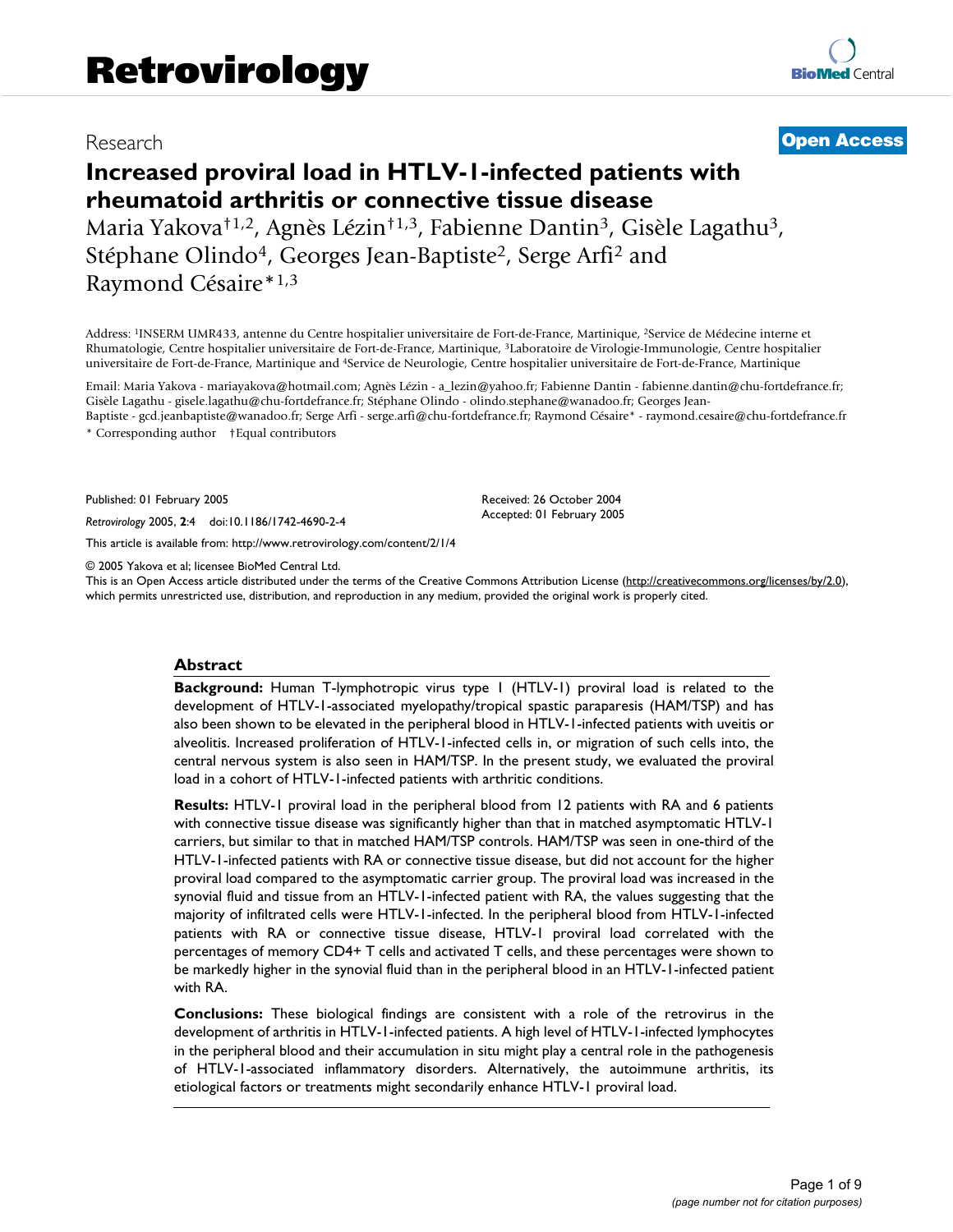## **Background**

Human T-lymphotropic virus type 1 (HTLV-1) is endemic in southern Japan, intertropical Africa, Melanesia, Latin America, and the Caribbean basin [1]. HTLV-1 is the etiological agent of adult T-cell leukemia [2] and HTLV-1 associated myelopathy/tropical spastic paraparesis (HAM/TSP), an inflammatory disease of the central nervous system [3,4], and has also been implicated in several other inflammatory disorders, such as polymyositis [5], uveitis [6], Sjögren's syndrome [7], alveolitis [8], and infective dermatitis [9].

The possibility that HTLV-1 may cause joint disease was initially raised by reports of arthralgia and polyarthritis in patients with adult T-cell leukemia [10,11]. Polyarthritis has also been observed in some patients with HAM/TSP [12]. Nishioka et al. [13] described the association of a polyarthritis syndrome with HTLV-1 infection in the absence of clinical ATL or HAM/TSP, and proposed the term HTLV-1-associated arthritis (HAA). Cases of HTLV-1 infected patients with mixed connective tissue disease have also been described [14], although an association between HTLV-1 infection and systemic lupus erythematosus has not been established [15]. Apart from the possibility of neurological signs, the clinical features of HAA are similar to those of idiopathic rheumatoid arthritis (RA) [16-18]. Epidemiological studies have demonstrated that HTLV-1 seropositivity is a risk factor for RA in Japan [19,20], but a recent study conducted in South Africa, another HTLV-1 endemic area, failed to detect any association between HTLV-1 and RA [21]. This discrepancy might be due to differences in genetic background, although the possibility cannot be excluded that HAA in Japan results from the coincidental coexistence of two relatively common diseases. Interestingly, a recent prospective study demonstrated an increased incidence of arthritis in cohorts of former US blood donors infected with HTLV-1 or HTLV-2 [22].

Several findings support the hypothesis of an etiopathogenic role for HTLV-1 in HAA: ATL-like T lymphocytes have been identified in the synovial fluid and synovial tissue [17,18,23]; high titers of IgM antibodies against HTLV-1 have been found in the synovial fluid [23]; HTLV-1 proviral DNA has been detected in synovial fluid cells and synovial tissue cells [23], cultured adherent synovial stromal cells [24], and synovial macrophage cells [25]; and Tax mRNA and protein have been detected in synovial stromal cells [26]. HTLV-1 tropism for synovial cells has been confirmed in vitro [27]. Moreover, mice transgenic for Tax develop an inflammatory arthropathy resembling RA in humans [28]. The development and progression of RA is dependent on the migration of T lymphocytes into the synovial compartment [29,30]. Similarly, the tissue damage in HAM/TSP is thought to be



#### Figure I

**HTLV-1 proviral load in the peripheral blood from HTLV-1-infected patients with RA or connective tissue disease and from HAM/TSP or asymptomatic controls.** The 10th and 90th percentiles are shown as the lower and upper horizontal bars on the vertical line, while the 25th and 75th percentiles are shown as the lower and upper edges of the box; the median is shown within the box. The results shown as dots fall outside the 10<sup>th</sup> and 90<sup>th</sup> percentiles.

caused by T cells that have infiltrated the central nervous system [31,32]. T lymphocytes, especially CD4<sup>+</sup>T cells, are the main target of HTLV-1 in vivo and carry the majority of the HTLV-1 proviral load [33]. The HTLV-1 proviral load in peripheral blood mononuclear cells (PBMCs) is higher in patients with HAM/TSP than in asymptomatic HTLV-1 carriers [34] and the equilibrium set point of the proviral load is suspected to determine the development of the disease [35].

We postulated that HTLV-1 proviral load might also influence the initiation and course of HAA, and measured this marker in PBMCs from a previously described cohort [16] of HTLV-1-infected patients with RA and in a group of HTLV-1-infected patients with connective tissue disease.

### **Results**

The HTLV-1 proviral load was measured in the peripheral blood of HTLV-1-infected patients with RA or connective tissue disease and in matched asymptomatic and HAM/ TSP controls (Figure 1). The number of copies of HTLV-1 proviral DNA per 10<sup>6</sup> PBMCs ranged from 14,600 to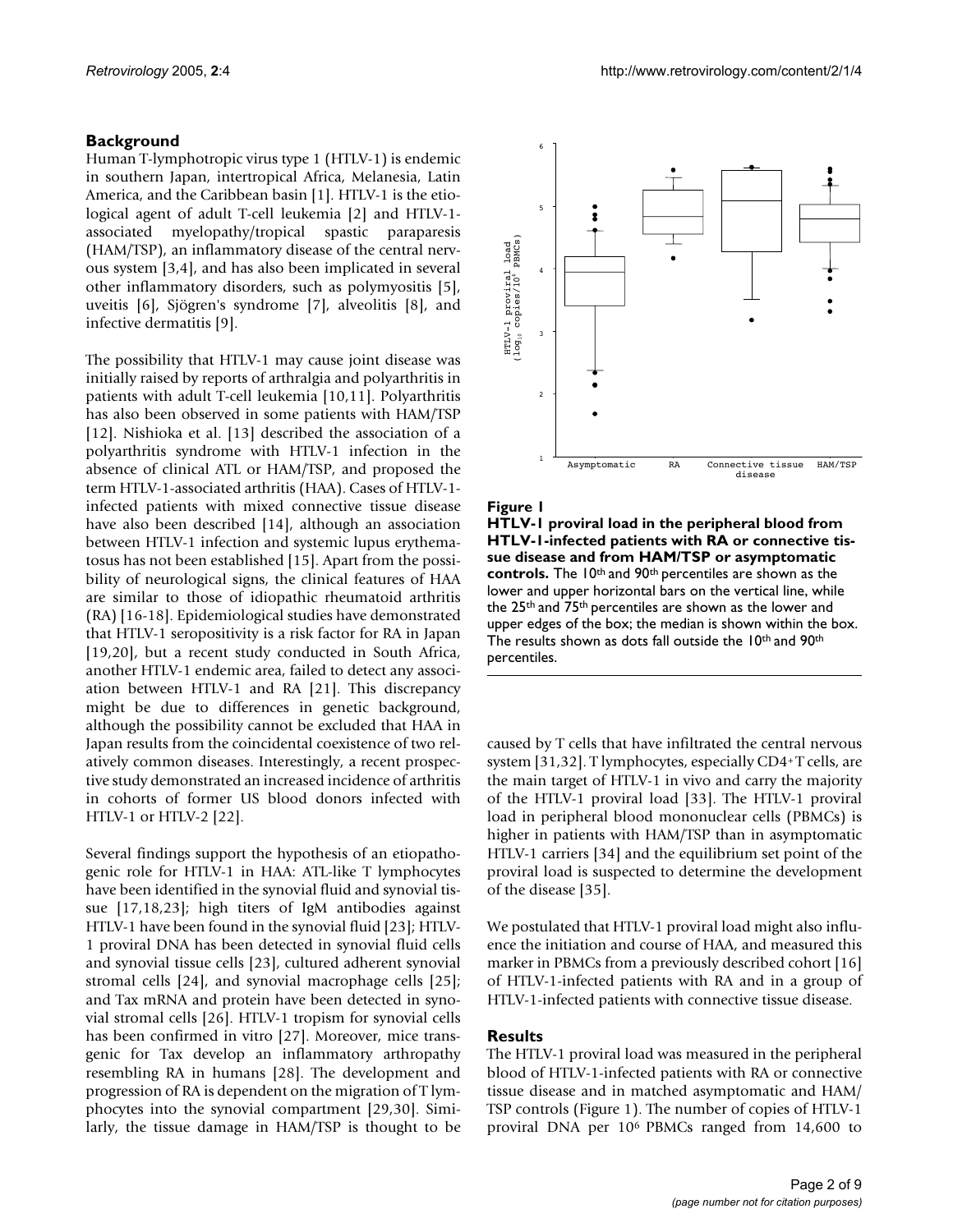| Patient      |    | Sex Age | Associated<br><b>Diseases</b> | <b>Disease</b><br>duration (year) | Sharp<br>score  | ESR (mm)     | CRP (mg/l) | RF (IU/ml)     | Treatment                         | HTLV-1 proviral load<br>(copies / 10 <sup>6</sup> PBMCs) |
|--------------|----|---------|-------------------------------|-----------------------------------|-----------------|--------------|------------|----------------|-----------------------------------|----------------------------------------------------------|
|              | F. | 75      | $\blacksquare$                | 7                                 | 65              | $\mathbf{H}$ | 313        | 128            | Corticosteroids,<br><b>DMARDs</b> | 373,300                                                  |
| 2            | F  | 63      | <b>HAM/TSP</b>                | 2                                 | $\overline{10}$ | 70           | 5          | 32             | Corticosteroids,<br><b>DMARDs</b> | 39,800                                                   |
| 3            | F  | 62      | $\blacksquare$                | 9                                 | 3               | 41           | 6          |                | <b>NSAIDs</b>                     | 126,500                                                  |
| 4            | F  | 58      | $\blacksquare$                | 7                                 | 46              | 5            | 3          | 64             | Corticosteroids.<br><b>DMARDs</b> | 55,000                                                   |
| 5            | F  | 72      | $\blacksquare$                | 7                                 | 109             | 56           | 16         |                | NSAIDs, DMARDs                    | 38,500                                                   |
| 6            | F. | 59      | $\overline{\phantom{0}}$      | 10                                | 5               | 38           | 5          |                | Corticosteroids,<br><b>DMARDs</b> | 28,900                                                   |
| 7            | F. | 64      | $\overline{\phantom{a}}$      | $\overline{2}$                    | 8               | 25           | 12         | 128            | Corticosteroids,<br><b>DMARDs</b> | 79,800                                                   |
| 8            | F  | 69      | $\blacksquare$                | 16                                | 126             | 21           | 30         | 16             | Corticosteroids,<br><b>DMARDs</b> | 230,000                                                  |
| 9            | F  | 57      | <b>HAM/TSP</b>                | 13                                | 6               | 29           | 13         | $\blacksquare$ | Corticosteroids                   | 247,400                                                  |
| 10           | F  | 58      | <b>HAM/TSP</b>                | $\overline{2}$                    | 17              | 35           | 9          | 32             | Corticosteroids.<br><b>DMARDs</b> | 106,500                                                  |
| $\mathbf{H}$ | F. | 42      |                               | 18                                | 3               | 22           | 5          |                | Analgesics                        | 32,200                                                   |
| 12           | F. | 77      | <b>HAM/TSP</b>                | 7                                 | 110             | 88           | 41         |                | Corticosteroids,<br><b>DMARDs</b> | 14,600                                                   |

<span id="page-2-0"></span>**Table 1: Clinical and biological features of HTLV-1-infected patients with RA**

Sharp score : joint space narrowing score and erosion score; CRP: C-reactive protein; ESR, erythrocyte sedimentation rate; RF: rheumatoid factor; NSAIDs: non-steroidal anti-inflammatory drugs; DMARDs: disease-modifying anti-rheumatic drugs (hydroxychloroquine, leflunomide, methotrexate, etc.)

| Patient | Sex | Age | Connective<br>tissue disease | Associated<br>diseases   | <b>Disease</b><br>duration (year) | ESR (mm)        | $CRP$ (mg/l) | <b>ANA</b>               | Treatment               | HTLV-1 proviral<br>load (copies / 10 <sup>6</sup><br>PBMC <sub>s</sub> ) |
|---------|-----|-----|------------------------------|--------------------------|-----------------------------------|-----------------|--------------|--------------------------|-------------------------|--------------------------------------------------------------------------|
| 13      | F   | 38  | <b>SLE</b>                   | uveitis                  | 13                                | 38              | 6            | $\pm$                    | Corticosteroids, HC     | 18,400                                                                   |
| 4       | F.  | 68  | <b>PM</b>                    | $\overline{\phantom{a}}$ |                                   | $\overline{17}$ |              | $\pm$                    | Corticosteroids         | 411,200                                                                  |
| 15      | F   | 60  | SS                           | -                        | $\mathbf{2}$                      | 10              |              | $\ddot{}$                | NSAID <sub>s</sub> , HC | 1,500                                                                    |
| 16      | F.  | 56  | PM                           | <b>HAM/TSP</b>           | $\overline{10}$                   | 17              | 12           | $\pm$                    | Corticosteroids         | 71,700                                                                   |
| 17      | F   | 63  | SS                           | ۰                        | 3                                 | 22              | 15           | $\ddot{}$                | NSAID <sub>s</sub> , HC | 169,900                                                                  |
| 18      | F   | 65  | SS                           | HAM/TSP,<br>alveolitis   |                                   | 21              |              | $\overline{\phantom{a}}$ | Corticosteroids         | 362,300                                                                  |

<span id="page-2-1"></span>**Table 2: Clinical and biological features of HTLV-1-infected patients with connective tissue disease**

SS, Sjögren's syndrome, SLE : Systemic lupus erythematosus, PM : Polymyositis, ANA: anti-nuclear antibodies; HC : hydroxychloroquine

373,000 in the patients with RA (Table [1](#page-2-0)) and from 1,500 to 411,200 in patients with connective tissue disease (Table [2](#page-2-1)), the corresponding ranges in the HTLV-1 asymptomatic carriers and in patients with HAM/TSP being 50 to 97,700 and 2,100 to 392,000, respectively. The mean  $\pm$ SD and median proviral loads were  $133,800 \pm 134,600$ and 75,800 in the HTLV-1-infected patients with RA or connective tissue disease combined, the values for the RA subgroup being  $114,400 \pm 112,200$  and  $67,400$  and those for the connective tissue disease subgroup  $172,500 \pm$ 176,700 and 120,800, while the corresponding values in the asymptomatic carriers were  $18,800 \pm 26,400$  and 10,100 and those in patients with HAM/TSP 86,800  $\pm$ 

90,600 and 62,400. The HTLV-1 proviral load was significantly higher in the HTLV-1-infected group with RA or connective tissue disease than in the matched asymptomatic HTLV-1 carriers  $(P = 0.0012$  in Wilcoxon's test,  $P =$ 0.0002 in the paired *t*-test after log-transformation), and the difference remained significant when the analysis focused on the RA subgroup  $(P = 0.0022$  in Wilcoxon's test, *P* = 0.0002 in the paired *t*-test). No differences were observed between the HTLV-1-infected group with RA or connective tissue disease and the matched HAM/TSP controls (*P* > 0.05 in both Wilcoxon's test and the paired *t*test). As expected, the difference between the asymptomatic carriers and the HAM/TSP group was significant (*P*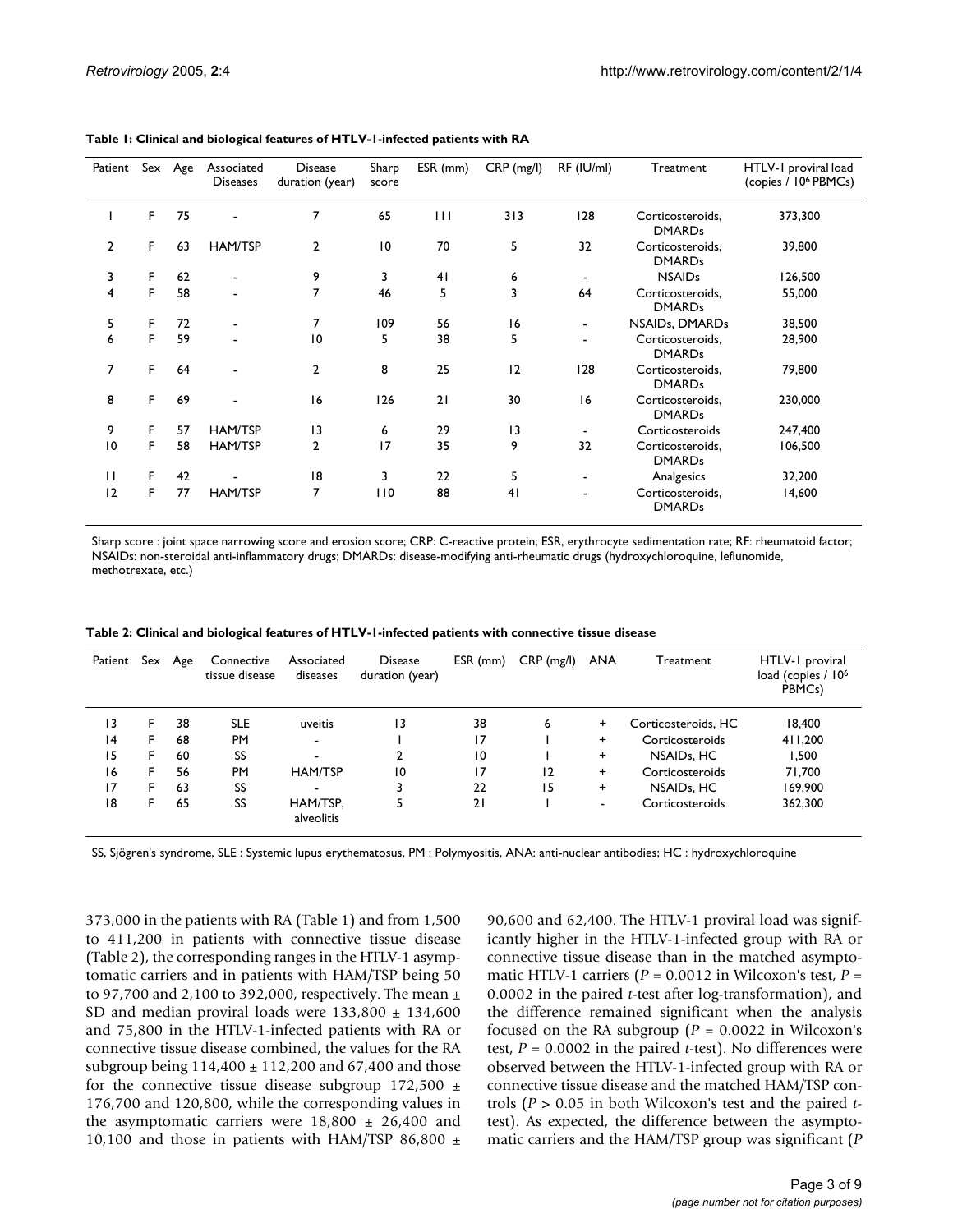= 0.0001 in Wilcoxon's test, *P* < 0.0001 in the paired *t*test).

Of the 12 HTLV-1-infected patients with RA, 4 (patients 2, 9, 10, and 12) had HAM/TSP (Table [1\)](#page-2-0); their respective HTLV-1 proviral loads were 39,800, 247,400, 106,500, and  $14,600$  copies per  $10<sup>6</sup>$  PBMCs. Two patients with connective tissue disease (Table [2](#page-2-1), patients 16 and 18) had HAM/TSP, which was associated with alveolitis in patient 18, with proviral loads of 71,600 and 362,300. These samples did not account for the higher proviral load in the arthritic group compared to the asymptomatic carrier group. Indeed, after excluding the patients with coexisting HAM/TSP, the difference between the asymptomatic controls and the group with RA or connective tissue disease remained significant (*P* = 0.0121, Wilcoxon's test; *P* = 0.0027, paired *t*-test), even when the analysis was restricted to the subgroup with RA alone (*P* = 0.0117, Wilcoxon's test; *P* = 0.0003, paired *t*-test). The patient with connective tissue disease and uveitis (patient 13) had 18,420 copies per 10<sup>6</sup> PBMCs. For one of the patients with RA and HAM/TSP (patient 10), 4 consecutive frozen dry pellets of PBMCs from 1996 to 2002 were available; in these, the proviral load was relatively stable at 92,100, 73,600, 143,300, and 106,500 copies per 10<sup>6</sup> cells, respectively.

No correlation was found between HTLV-1 proviral load and the age of the patient, the duration of illness, or the Ritchie's index score (*P* > 0.05, Spearman test). HTLV-1 proviral load did not correlate with erythrocyte sedimentation rate or C-reactive protein level (*P* > 0.05, Spearman test). No significant difference in HTLV-1 proviral load was seen in patients positive or negative for rheumatoid factor or antinuclear antibody (*P* > 0.05, Mann-Whitney test) or receiving or not receiving either specific treatments for RA or corticotherapy (*P* > 0.05, Mann-Whitney test).

The proviral load was measured in two sets of PBMCs and synovial fluid or synovial tissue cells obtained from one HTLV-1-infected patient with RA at an interval of one year (Table [1](#page-2-0), patient 5). In the first set of samples, the HTLV-1 proviral load in the synovial fluid cells and paired PBMCs was  $845,200$  and  $125,300$  copies per  $10^6$  cells, respectively, while, in the second set of samples from a year later, the proviral load in the synovial tissue cells and paired PBMCs was  $666,700$  and  $38,500$  per  $10^6$  cells, respectively.

Lymphocytes subsets and activation status were examined in the peripheral blood of HTLV-1-infected patients with RA or connective tissue disease. When correlations were examined between HTLV-1 proviral load and the percentage of T lymphocytes expressing CD45RO, CD45RA, or HLA-DR in the HTLV-1 infected patients with RA or connective tissue disease (Figure 2), HTLV-1 proviral load correlated positively with the percentage of CD4+ T cells expressing CD45RO and negatively with that of CD4+ T cells expressing CD45RA (*P* = 0.039 and *P* = 0.021, Spearman test). A positive correlation was found between HTLV-1 proviral load and the percentage of CD4+ T cells expressing HLA-DR (*P* = 0.008), while the correlation did not reach significance for CD8+ HLA-DR T cells.

Lymphocyte distribution and activation were compared in the peripheral blood and synovial fluid of one HTLV-1 infected patient with RA (patient 5). The percentage of CD4+ T cells expressing CD45RO was dramatically increased in the synovial fluid (98%) compared to the peripheral blood (48%), as was the percentage of CD4+ T lymphocytes expressing HLA-DR (94% compared to 18%).

# **Discussion**

The etiology of autoimmune diseases, such as RA or mixed connective tissue disease, has yet to be established, but appears to result from complex interactions between host genetic and environmental factors [36], and retroviruses have been considered as possible causative factors [37]. HTLV-1 has been suggested to be implicated in the pathogenesis of RA in Japan, where this retrovirus is endemic [13,17,18]. Epidemiological studies have shown an association between HTLV-1 infection and RA in Japan [19,20], and between HTLV-1/2 infection and arthritis in the United States [22]. HTLV-1-seropositive cases with connective tissue disease have also been described, although the authors suggested a geographical, rather than an etiological, link [14]. Another study failed to demonstrate any association between HTLV-1 infection and systemic lupus erythematosus in Jamaica [15]. Considering the age, sex ratio, and HTLV-1 prevalence (4.6%) in our RA cohort, a fortuitous coincidence cannot be excluded. The prevalence of HTLV-1 infection in Martinique is estimated to be around 1.5% and increases with age, particularly among women [38]. An epidemiological study is therefore required to determine whether there is no, or a weak, association between HTLV-1 and arthritis in Martinique.

Nevertheless, the present study provides biological data suggesting a contribution of HTLV-1 to the development of some cases of RA or mixed connective tissue disease. We found that: (1) The circulating HTLV-1 proviral load was higher in HTLV-1-seropositive patients with RA or connective tissue disease than in asymptomatic HTLV-1 carriers and similar to that in patients with HAM/TSP; (2) In the peripheral blood of patients with arthritis, HTLV-1 proviral load correlated with the percentage of memory and activated T CD4+ cells;  $(3)$  A high HTLV-1 proviral load was found in the synovial fluid and tissue cells in a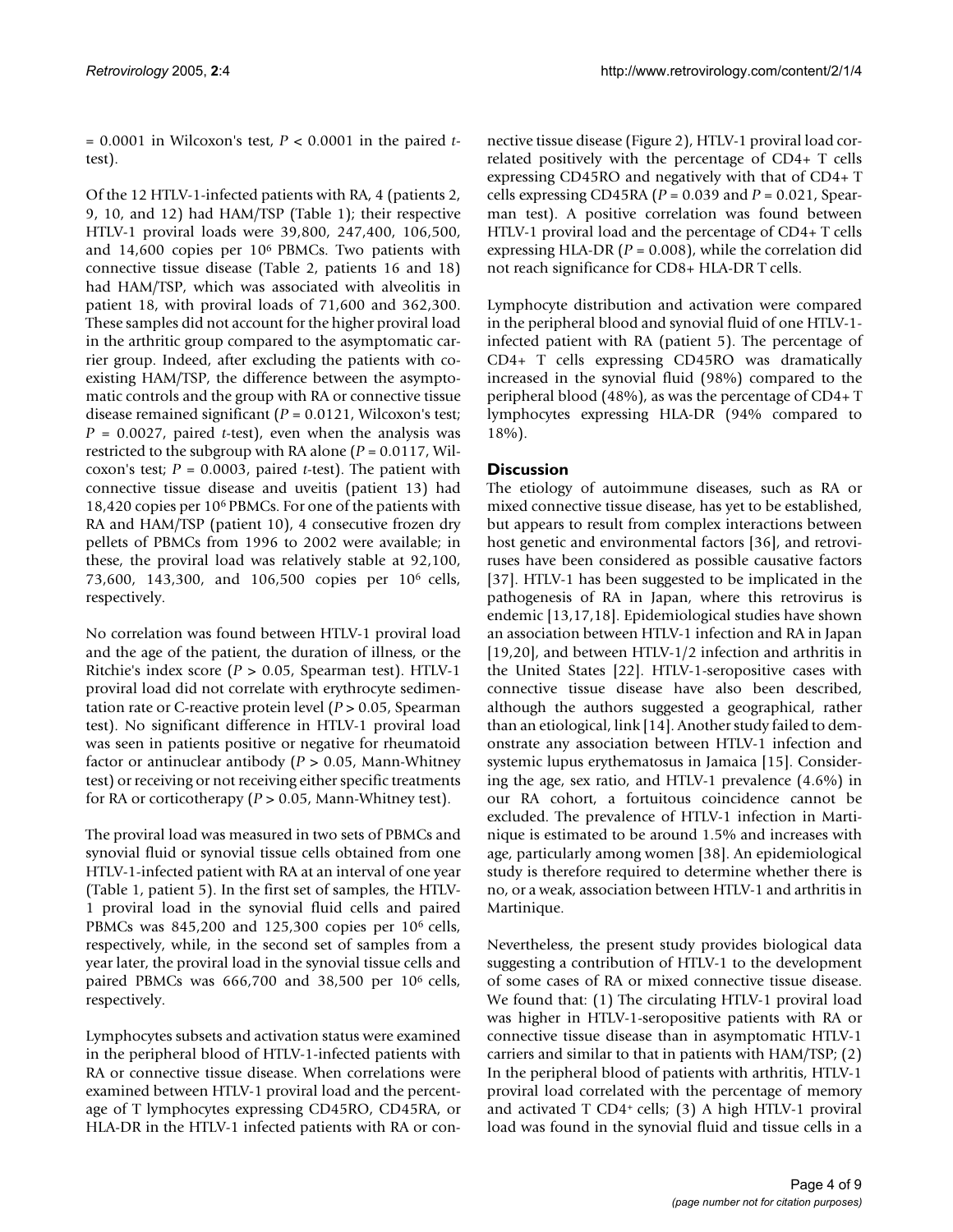

**Figure 2** Correlation between HTLV-1 proviral lo HTLV-1-infected patients with RA or connective ad, and memory or activated T lymphocyte tissue disease s subsets in the peripheral blood from

Correlation between HTLV-1 proviral load, and memory or activated T lymphocytes subsets in the peripheral blood from HTLV-1-infected patients with RA or connective tissue disease.

patient with RA; (4) In this patient, the percentage of memory and activated CD4+T cells was higher in the synovial compartment than in the peripheral blood.

The HTLV-1 proviral load is thought to be a major determinant of HTLV-1-associated diseases. The HTLV-1 proviral load is higher in the peripheral blood from patients with HAM/TSP than in blood from asymptomatic carriers [34]. It is also higher in the peripheral blood of patients with HTLV-1-associated uveitis than in asymptomatic carriers [39,40]. Similarly, we observed a significantly higher proviral load in HTLV-1-infected patients with either RA or connective tissue disease than in HTLV-1 asymptomatic carriers. Moreover, the proviral load was higher in the synovial fluid and tissue from one HTLV-1-infected patient with RA than in the peripheral blood. Assuming an average of one HTLV-I provirus per infected cell, the proviral

load values in these synovial samples suggest that the majority of infiltrated cells are infected. HTLV-1 proviral load is known to be higher in the spinal fluid than in paired blood samples from HAM/TSP [41,42], but not asymptomatic carriers [43]. Interestingly, a higher HTLV-1 proviral load than in the peripheral blood has also been reported in bronchoalveolar lavage fluid in patients with HTLV-1-associated alveolitis [44] and in the labial salivary glands in patients with HTLV-1-associated Sjögren's syndrome [45,46]. Thus, a high proviral load might be involved in the pathogenesis of several other HTLV-1 associated inflammatory disorders in addition to HAM/ TSP.

In HAM/TSP, the HTLV-1 proviral load reaches an equilibrium set-point that is correlated with progression of motor disability, and fluctuates by no more than 2- to 4-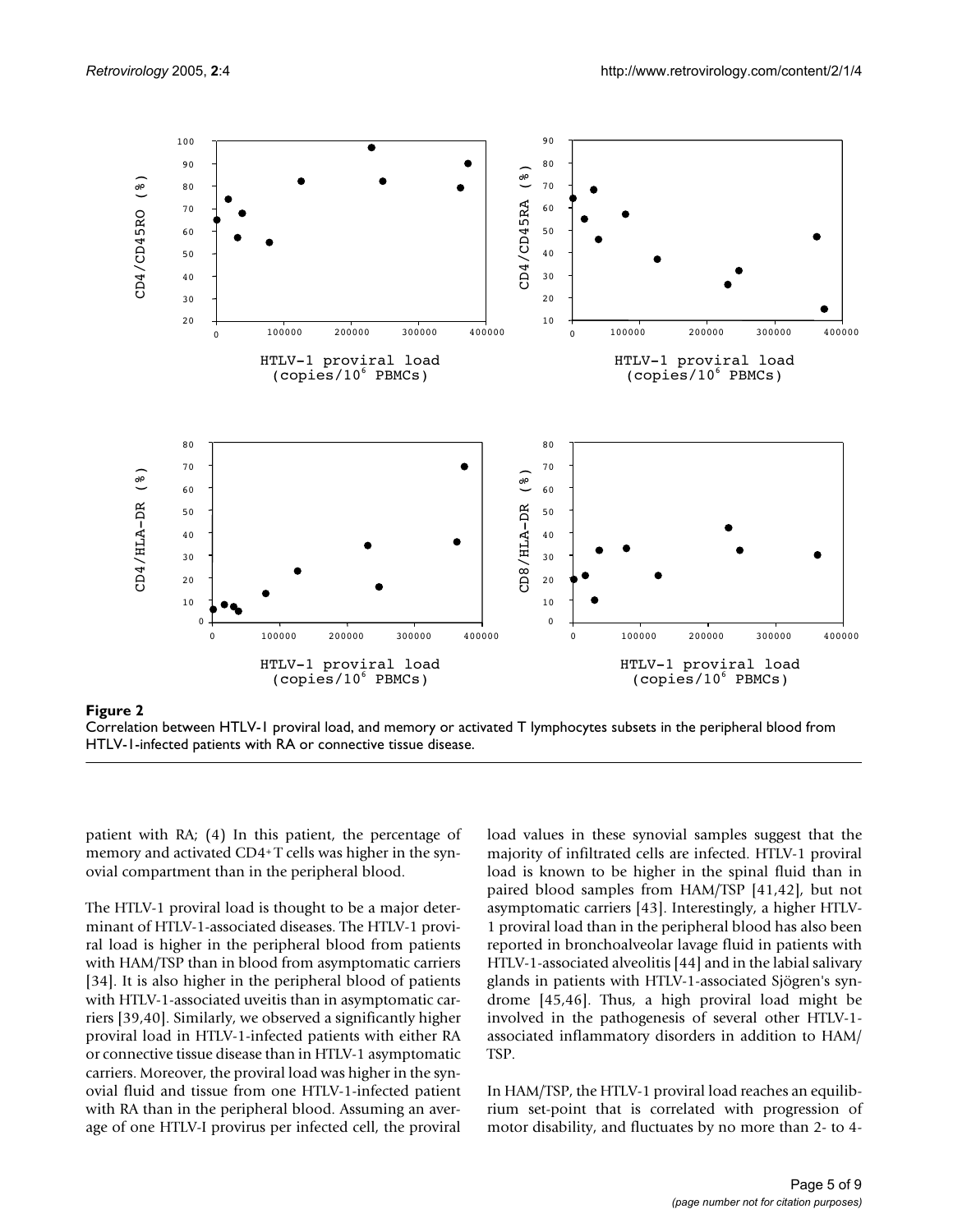fold over a decade [35]. In one HTLV-1-infected patient with RA, the proviral load was found to be stable over a 6 year period. In HTLV-1-associated uveitis, the proviral load has been shown to correlate with disease activity [40]. However, in our cohort, HTLV-1 proviral load in the peripheral blood did not correlate with disease activity and was not influenced by treatment of the rheumatological disease. This suggests that HTLV-1 proviral load reaches a set-point determining the onset of the rheumatological disease, but the intensity of the symptoms might be influenced by subsequent in situ events.

The unusually high proviral loads in HTLV-1 infection results mainly from the Tax-driven activation and expansion of infected cells [47]. The HTLV-1 targets are mainly CD45RO-expressing CD4<sup>+</sup>T lymphocytes and the proviral load is reported to correlate with the number of memory T cells [48]. In our HTLV-1-infected cohort with RA or connective tissue disease, HTLV-1 proviral load correlated positively with the percentage of CD4<sup>+</sup>T cells expressing CD45RO and negatively with that of CD4+ T cells expressing CD45RA. The HTLV-1 proviral load also correlated positively with the percentage of HLA-DR-expressing T cells. Migration of HTLV-1-infected CD4<sup>+</sup>T cells and HTLV-1-specific CD8+ cytotoxic T lymphocytes (CTL) into the central nervous system is a critical step in the pathogenesis of HAM/TSP [31,32]. Similarly, infiltration of T cells plays a central role in the initiation and perpetuation of RA [29,30]. Thus, our finding of an increase in memory (CD45RO) and activated (HLA-DR) CD4<sup>+</sup>T cells in the joint fluid of an HTLV-1 carrier with RA supports the hypothesis of a pathogenic involvement of HTLV-1 infected T lymphocytes.

Several mechanisms are potentially involved in the occurrence of rheumatological disorders during HTLV-1 infection. Firstly, HTLV-1 infection upregulates the expression of adhesion molecules potentially involved in the migration of lymphocytes into the spinal and joint compartments [17]. Secondly, HTLV-1 might be transmitted from the infiltrated T lymphocytes to the synoviocytes [23-26], and subsequent Tax expression might induce proliferation of these cells. Extracellular Tax protein has also been reported to stimulate the proliferation of synoviocytes [49]. Finally, Tax expression stimulates the production of a variety of cytokines, including IL-15 and its receptor. IL-15 might represent a cornerstone between HAM/TSP and HTLV-1-associated rheumatological diseases. IL-15 favors T cell migration into the target tissue compartment [50]. Moreover, IL-15 inhibits IL2-mediated activation-induced cell death, and is suspected to both facilitate the persistence of MHC I restricted memory CD8+ T cells involved in the pathogenesis of HAM/TSP, and enhance the survival of self-reactive T cells, leading to the development of autoimmune disease [51]. Recent data argue for a possible autoimmune mechanism of tissue damage in HAM/TSP [52]. Moreover, IL-15 can also induce TNF- $\alpha$  synthesis by macrophages, which, in turn, stimulates a cascade of proinflammatory cytokines, including IL-1β, IL-6, and GM-CSF [50,53], which induce synoviocyte proliferation and are thought to be deleterious for the central nervous system [31]. Thus, the coexistence of HAM/TSP in onethird of the HTLV-1-infected patients with RA might be explained by the shared features of a high proviral load and common downstream pathways. Alternatively, autoimmune arthritis or its etiological factors might secondarily enhance HTLV-1 proviral load through cell activation, with subsequent migration of HTLV-1-infected cells into the joint or CNS. The accumulation of HTLV-1 infected lymphocytes in the synovium could result from selective infiltration and/or from oligoclonal expansion once the PBMCs have infiltrated the joint. Whether the increase in HTLV-1-infected cells in the peripheral blood and the even greater increase in the synovial compartment are the cause or an effect of the associated arthritis remains uncertain. A role of the anti-inflammatory and anti-rheumatic drugs can also not be excluded.

In conclusion, our data in HTLV-1-infected patients with RA or connective tissue disease are consistent with a role of the proviral load in the development of these rheumatological disorders, although the direction of causality in this interaction remains open to question. HTLV-1 might cause a systemic immune-mediated inflammatory disease potentially involving tissues other than the central nervous system, HAM/TSP being only the major syndrome. The clinical expression of this disease might be determined by the amount of HTLV-1-infected T lymphocytes, their level of activation, and their capacity to accumulate in different body compartments. Further research is needed to increase our knowledge of the molecules involved in the homing of HTLV-1-infected CD4+ T lymphocytes and of anti-HTLV-1-specific CD8+ CTL to different target tissues.

### **Materials and Methods** *Patients*

The study was performed in Martinique, an island in the lesser Antilles archipelago, with a population of 400,000. Between 1988 and 2001, 280 patients with RA, defined according to the American Rheumatology Association (ARA) criteria, and 335 patients with connective tissue disease were followed on an inpatient or outpatient basis at the Rheumatology Department of the Regional Teaching Hospital. Thirteen (4.6%) of the 280 patients with RA (1 male and 12 female) were found to be HTLV-1 seropositive, confirmed by Western blotting (antibodies recognizing at least rgp21, p19, and p24) and peripheral blood was obtained from 12 of these. In addition, 6 patients with connective tissue disease (three with Sjögren's syn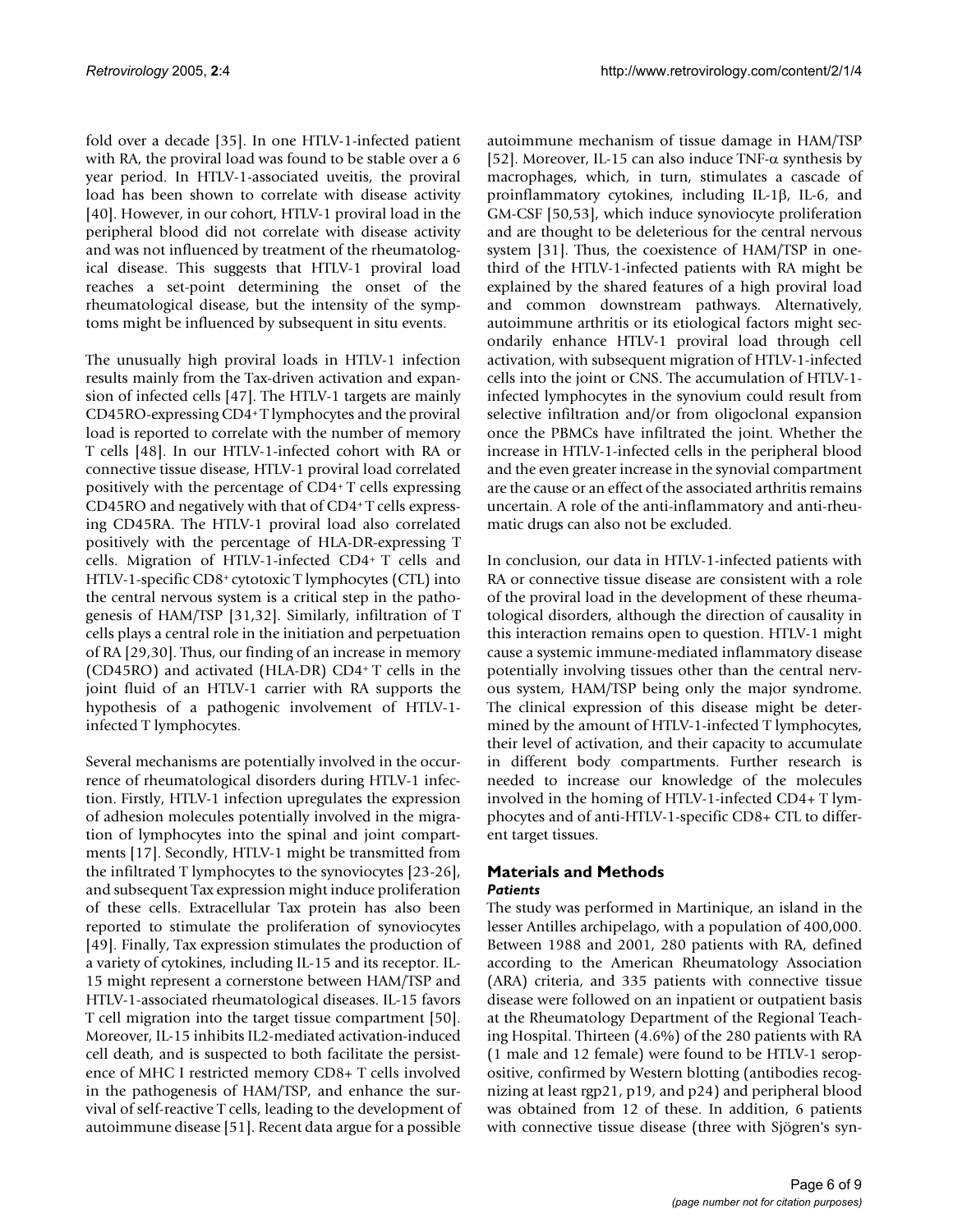drome, two with inflammatory myopathy, and one with systemic lupus), who were seropositive for HTLV-1, were included in the study. Samples were collected between September 2001 and June 2002. For one patient, sequential samples cryopreserved since 1996 were available.

The mean age at the time of sampling was 63 years for the HTLV-1-seropositive RA patients compared to 60 years for the total RA cohort, while the mean age of the HTLV-1 seropositive patients with connective tissue disease was 58 years. The mean time interval between onset of the autoimmune disease and sampling for HTLV-1 proviral load determination were 8 years and 6 years in the patients with RA and connective tissue disease, respectively. Of the 12 HTLV-1-seropositive RA patients, 4 had HAM/TSP, defined according to the WHO guidelines [54]. Two of the patients with connective tissue disease also presented HAM/TSP. The clinical and biological features of the HTLV-1-infected patients with either RA or connective tissue disease are summarized in Tables [1](#page-2-0) and [2,](#page-2-1) respectively.

Each HTLV-1-infected patient with RA or connective tissue disease was matched for age  $(\pm 5 \text{ years})$  and sex with 2 patients with HAM/TSP and 2 asymptomatic HTLV-1 carriers.

#### *Measurement of HTLV-1 proviral load*

PBMCs were isolated from EDTA blood by density gradient centrifugation. Synovial fluid samples were obtained by arthrocentesis and synovial tissue was obtained during arthroscopy. The synovial tissue was minced into small pieces, washed with phosphate-buffered saline, and passed through a wire mesh to collect synovial tissue cells. Cells were cryopreserved until use.

DNA was extracted from 10<sup>6</sup> cells using a phenol/chloroform procedure. The HTLV-1 proviral load was quantified using a real-time TaqMan PCR method [55]. SK110/ SK111 primers were used to amplify a 186 bp fragment of the *pol* gene and the dual-labeled TaqMan probe (5' FAM and 3' TAMRA) was located at 4829–4858 bp of the HTLV-1 reference sequence (HTLV $_{ATK}$ ). Albumin DNA was quantified in parallel to determine the input cell number and was used as an endogenous reference to normalize variations due to differences in the PBMC count or DNA extraction. For both HTLV-1 and the albumin gene, amplifications were performed on 10 µl of DNA extract using the TaqMan PCR Core Reagent kit, data being acquired with the ABI Prism 7700 Sequence Detector System (Perkin Elmer, Foster City, California, USA). Standard curves were generated using ten-fold serial dilutions of a double standard plasmid (pcHTLV-ALB) containing one copy of the target regions of both the HTLV-1 *pol* gene and the cellular albumin gene. The HTLV-1-infected human

lymphocyte line MT2 (ECACC 93121518) was used as a control for quantification, the limit for an acceptable result being taken as 2.4–3.3 copies of the HTLV-1 pol gene per cell and the variation between series being normalized on the basis of three copies per MT2 cell. All standard dilutions and control and patient samples were run in duplicate for both HTLV-1 and albumin DNA quantification. Standard curves for HTLV-1 and albumin were accepted when the slope was between -3.322 and - 3.743 (corresponding to amplification efficiencies of 100% to 85%) and the correlation coefficient,  $r^2$ , was >0.992. If the variation between duplicate values of HTLV-1 or albumin DNA copy numbers was greater than 30%, the analysis was repeated. The normalized value for the HTLV-1 proviral load was reported as the HTLV-1 average copy number/albumin average copy number ratio  $\times 10^6$ and expressed as the number of HTLV-1 copies per 10<sup>6</sup> PBMCs.

#### *Determination of CD4- and CD8-positive lymphocyte counts*

Lymphocyte subsets in PBMCs were characterized using a panel of labeled anti-human monoclonal antibodies, consisting of fluorescein isothiocyanate-conjugated anti-CD3 (clone SK7, mouse Ig $G_1$ ), allophycocyanin-conjugated anti-CD4 (clone SK3, mouse Ig $G_1$ ), peridinin chlorophyll protein-conjugated anti-CD8 (clone SK1, mouse IgG<sub>1</sub>), phycoerythrin (PE)-conjugated anti-CD45RO (clone UCHL-1, mouse Ig $G_{2a}$ ), and PE-conjugated anti-HLA-DR (clone L243, mouse  $\text{IgG}_{2a}$ ) (all from BD Biosciences Immunocytometry Systems, San Jose, CA), and PE-conjugated anti-CD45RA (Hl100 mouse  $\text{IgG}_{2\text{b}}$ , from BD Biosciences Pharmingen). The analyses were performed on a FACSCalibur (BD Biosciences Immunocytometry Systems).

### *Statistical analysis*

Mann-Whitney's *U* test, Wilcoxon's signed rank test, paired Student's *t*-test, and Spearman's rank correlation were used, as appropriate. A *P* value < 0.05 was considered to be statistically significant.

### **List of Abbreviations**

HTLV, human T-lymphotropic virus; HAM/TSP, HTLV-1 associated myelopathy/tropical spastic paraparesis; RA, rheumatoid arthritis; PBMCs, peripheral blood mononuclear cells.

### **Competing Interests**

The author(s) declare that they have no competing interests.

# **Authors' Contributions**

MY carried out most of the clinical and experimental work. AL was involved in the molecular biology work and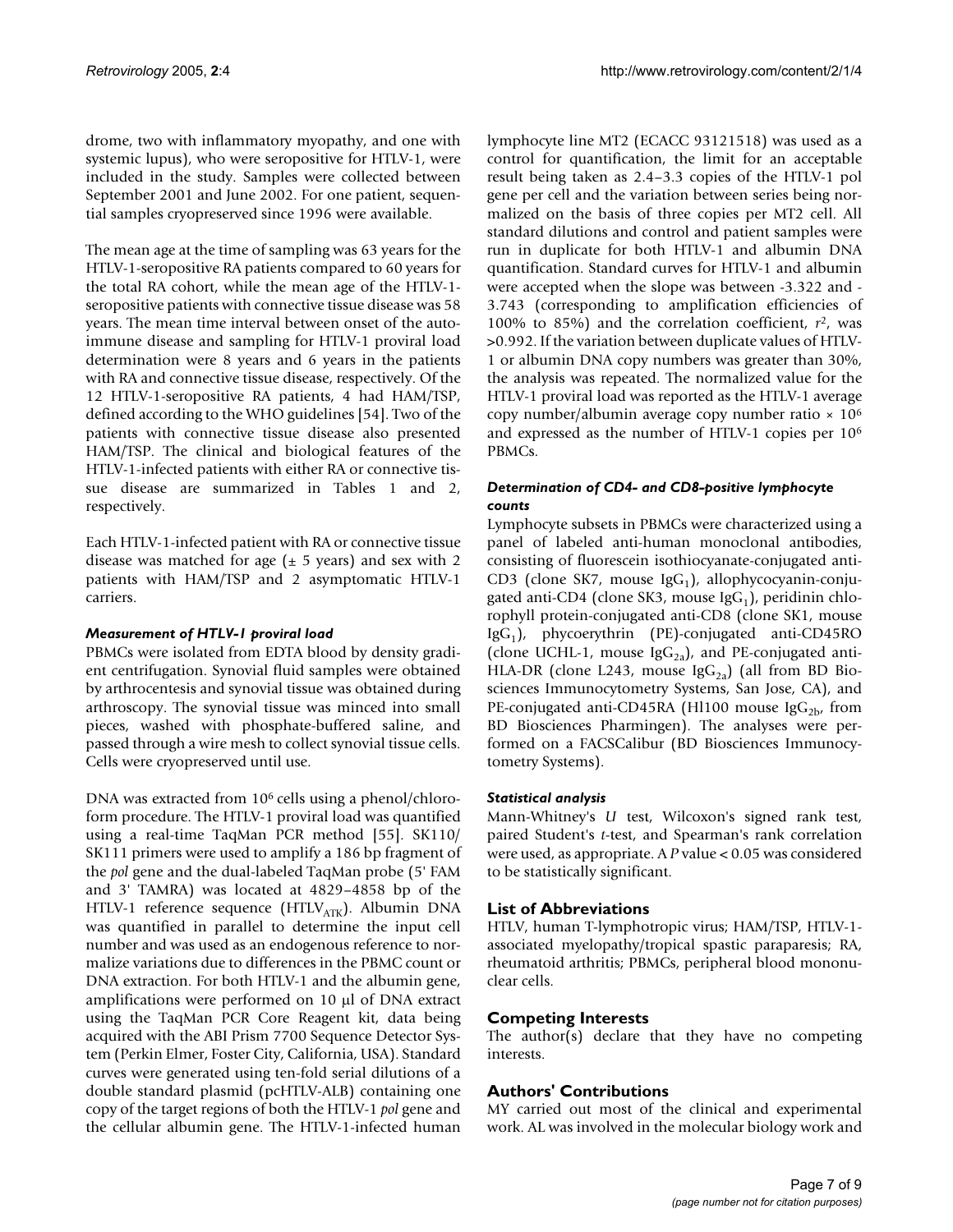contributed to the design of the study. FD and GL performed the flow cytometry analysis. SO and GJB participated in the neurological and rheumatologic evaluations, respectively. SA supervised the design and the course of the clinical study. RC conceived the study and drafted the manuscript. All authors read and approved the final manuscript.

#### **Acknowledgments**

We thank P. Numeric and F. Dubreuil for their contribution to the clinical part of the study, and R. Marlin for experimental help. This research was supported by the Université des Antilles et de la Guyane (EA 2434), the Délégation Régionale de l'Institut National de la Santé et de la Recherche Médicale (INSERM) and the Fonds National de la Science du Ministère de l'Education Nationale, de l'Enseignement et de la Recherche.

#### **References**

- 1. Gessain A: **Epidemiology of HTLV-I and associated diseases.** In *Human T-cell lymphotropic virus type 1* Edited by: Höllsberg P and Hafler DA. Chichester, John Wiley & Sons; 1996:33-64.
- 2. Hinuma Y, Nagata K, Hanaoka M, Nakai M, Matsumoto T, Kinoshita KI, Shirakawa S, Miyoshi I: **[Adult T-cell leukemia: antigen in an](http://www.ncbi.nlm.nih.gov/entrez/query.fcgi?cmd=Retrieve&db=PubMed&dopt=Abstract&list_uids=7031654) [ATL cell line and detection of antibodies to the antigen in](http://www.ncbi.nlm.nih.gov/entrez/query.fcgi?cmd=Retrieve&db=PubMed&dopt=Abstract&list_uids=7031654) [human sera.](http://www.ncbi.nlm.nih.gov/entrez/query.fcgi?cmd=Retrieve&db=PubMed&dopt=Abstract&list_uids=7031654)** *Proc Natl Acad Sci U S A* 1981, **78:**6476-6480.
- 3. Gessain A, Barin F, Vernant JC, Gout O, Maurs L, Calender A, de The G: **[Antibodies to human T-lymphotropic virus type-I in](http://www.ncbi.nlm.nih.gov/entrez/query.fcgi?cmd=Retrieve&db=PubMed&dopt=Abstract&list_uids=2863442) [patients with tropical spastic paraparesis.](http://www.ncbi.nlm.nih.gov/entrez/query.fcgi?cmd=Retrieve&db=PubMed&dopt=Abstract&list_uids=2863442)** *Lancet* 1985, **2:**407-410.
- 4. Osame M, Usuku K, Izumo S, Ijichi N, Amitani H, Igata A, Matsumoto M, Tara M: **[HTLV-I associated myelopathy, a new clinical](http://www.ncbi.nlm.nih.gov/entrez/query.fcgi?cmd=Retrieve&db=PubMed&dopt=Abstract&list_uids=2871307) [entity.](http://www.ncbi.nlm.nih.gov/entrez/query.fcgi?cmd=Retrieve&db=PubMed&dopt=Abstract&list_uids=2871307)** *Lancet* 1986, **1:**1031-1032.
- 5. Morgan OS, Rodgers-Johnson P, Mora C, Char G: **[HTLV-1 and pol](http://www.ncbi.nlm.nih.gov/entrez/query.fcgi?cmd=Retrieve&db=PubMed&dopt=Abstract&list_uids=2572904)[ymyositis in Jamaica.](http://www.ncbi.nlm.nih.gov/entrez/query.fcgi?cmd=Retrieve&db=PubMed&dopt=Abstract&list_uids=2572904)** *Lancet* 1989, **2:**1184-1187.
- 6. Mochizuki M, Yamaguchi K, Takatsuki K, Watanabe T, Mori S, Tajima K: **[HTLV-I and uveitis.](http://www.ncbi.nlm.nih.gov/entrez/query.fcgi?cmd=Retrieve&db=PubMed&dopt=Abstract&list_uids=1349119)** *Lancet* 1992, **339:**1110.
- 7. Vernant JC, Buisson G, Magdeleine J, De Thore J, Jouannelle A, Neisson-Vernant C, Monplaisir N: **[T-lymphocyte alveolitis, tropical](http://www.ncbi.nlm.nih.gov/entrez/query.fcgi?cmd=Retrieve&db=PubMed&dopt=Abstract&list_uids=2893008) [spastic paresis, and Sjogren syndrome.](http://www.ncbi.nlm.nih.gov/entrez/query.fcgi?cmd=Retrieve&db=PubMed&dopt=Abstract&list_uids=2893008)** *Lancet* 1988, **1:**177.
- 8. Sugimoto M, Nakashima H, Watanabe S, Uyama E, Tanaka F, Ando M, Araki S, Kawasaki S: **[T-lymphocyte alveolitis in HTLV-I-associ](http://www.ncbi.nlm.nih.gov/entrez/query.fcgi?cmd=Retrieve&db=PubMed&dopt=Abstract&list_uids=2890850)[ated myelopathy.](http://www.ncbi.nlm.nih.gov/entrez/query.fcgi?cmd=Retrieve&db=PubMed&dopt=Abstract&list_uids=2890850)** *Lancet* 1987, **2:**1220.
- 9. LaGrenade L, Hanchard B, Fletcher V, Cranston B, Blattner W: **[Infec](http://www.ncbi.nlm.nih.gov/entrez/query.fcgi?cmd=Retrieve&db=PubMed&dopt=Abstract&list_uids=1978165)[tive dermatitis of Jamaican children: a marker for HTLV-I](http://www.ncbi.nlm.nih.gov/entrez/query.fcgi?cmd=Retrieve&db=PubMed&dopt=Abstract&list_uids=1978165) [infection.](http://www.ncbi.nlm.nih.gov/entrez/query.fcgi?cmd=Retrieve&db=PubMed&dopt=Abstract&list_uids=1978165)** *Lancet* 1990, **336:**1345-1347.
- 10. Haynes BF, Miller SE, Palker TJ, Moore JO, Dunn PH, Bolognesi DP, Metzgar RS: **[Identification of human T cell leukemia virus in a](http://www.ncbi.nlm.nih.gov/entrez/query.fcgi?cmd=Retrieve&db=PubMed&dopt=Abstract&list_uids=6601276) [Japanese patient with adult T cell leukemia and cutaneous](http://www.ncbi.nlm.nih.gov/entrez/query.fcgi?cmd=Retrieve&db=PubMed&dopt=Abstract&list_uids=6601276) [lymphomatous vasculitis.](http://www.ncbi.nlm.nih.gov/entrez/query.fcgi?cmd=Retrieve&db=PubMed&dopt=Abstract&list_uids=6601276)** *Proc Natl Acad Sci U S A* 1983, **80:**2054-2058.
- 11. Taniguchi A, Takenaka Y, Noda Y, Ueno Y, Shichikawa K, Sato K, Miyasaka N, Nishioka K: **[Adult T cell leukemia presenting with](http://www.ncbi.nlm.nih.gov/entrez/query.fcgi?cmd=Retrieve&db=PubMed&dopt=Abstract&list_uids=2900640) [proliferative synovitis.](http://www.ncbi.nlm.nih.gov/entrez/query.fcgi?cmd=Retrieve&db=PubMed&dopt=Abstract&list_uids=2900640)** *Arthritis Rheum* 1988, **31:**1076-1077.
- Kitajima I, Maruyama I, Maruyama Y, Ijichi S, Eiraku N, Mimura Y, Osame M: **[Polyarthritis in human T lymphotropic virus type I](http://www.ncbi.nlm.nih.gov/entrez/query.fcgi?cmd=Retrieve&db=PubMed&dopt=Abstract&list_uids=2803335)[associated myelopathy.](http://www.ncbi.nlm.nih.gov/entrez/query.fcgi?cmd=Retrieve&db=PubMed&dopt=Abstract&list_uids=2803335)** *Arthritis Rheum* 1989, **32:**1342-1344.
- 13. Nishioka K, Maruyama I, Sato K, Kitajima I, Nakajima Y, Osame M: **[Chronic inflammatory arthropathy associated with HTLV-I.](http://www.ncbi.nlm.nih.gov/entrez/query.fcgi?cmd=Retrieve&db=PubMed&dopt=Abstract&list_uids=2563817)** *Lancet* 1989, **1:**441.
- 14. Bowness P, Davies KA, Tosswill J, Bunn CC, MacAlpine L, Weber JN, Walport MJ: **[Autoimmune disease and HTLV-1 infection.](http://www.ncbi.nlm.nih.gov/entrez/query.fcgi?cmd=Retrieve&db=PubMed&dopt=Abstract&list_uids=2012945)** *Br J Rheumatol* 1991, **30:**141-143.
- 15. Murphy ELJ, De Ceulaer K, Williams W, Clark JW, Saxinger C, Gibbs WN, Blattner WA: **[Lack of relation between human T-lympho](http://www.ncbi.nlm.nih.gov/entrez/query.fcgi?cmd=Retrieve&db=PubMed&dopt=Abstract&list_uids=3216294)[tropic virus type I infection and systemic lupus erythemato](http://www.ncbi.nlm.nih.gov/entrez/query.fcgi?cmd=Retrieve&db=PubMed&dopt=Abstract&list_uids=3216294)[sus in Jamaica, West Indies.](http://www.ncbi.nlm.nih.gov/entrez/query.fcgi?cmd=Retrieve&db=PubMed&dopt=Abstract&list_uids=3216294)** *J Acquir Immune Defic Syndr* 1988, **1:**18-22.
- 16. Guerin B, Arfi S, Numeric P, Jean-Baptiste G, Le Parc JM, Smadja D, Grollier-Bois L: **[Polyarthritis in HTLV-1-infected patients. A](http://www.ncbi.nlm.nih.gov/entrez/query.fcgi?cmd=Retrieve&db=PubMed&dopt=Abstract&list_uids=7788319) [review of 17 cases.](http://www.ncbi.nlm.nih.gov/entrez/query.fcgi?cmd=Retrieve&db=PubMed&dopt=Abstract&list_uids=7788319)** *Rev Rhum Engl Ed* 1995, **62:**21-28.
- 17. McCallum RM, Patel DD, Moore JO, Haynes BF: **[Arthritis syn](http://www.ncbi.nlm.nih.gov/entrez/query.fcgi?cmd=Retrieve&db=PubMed&dopt=Abstract&list_uids=9012764)[dromes associated with human T cell lymphotropic virus](http://www.ncbi.nlm.nih.gov/entrez/query.fcgi?cmd=Retrieve&db=PubMed&dopt=Abstract&list_uids=9012764) [type I infection.](http://www.ncbi.nlm.nih.gov/entrez/query.fcgi?cmd=Retrieve&db=PubMed&dopt=Abstract&list_uids=9012764)** *Med Clin North Am* 1997, **81:**261-276.
- 18. Hasunuma T, Sumida T, Nishioka K: **[Human T cell leukemia virus](http://www.ncbi.nlm.nih.gov/entrez/query.fcgi?cmd=Retrieve&db=PubMed&dopt=Abstract&list_uids=10036636) [type-I and rheumatoid arthritis.](http://www.ncbi.nlm.nih.gov/entrez/query.fcgi?cmd=Retrieve&db=PubMed&dopt=Abstract&list_uids=10036636)** *Int Rev Immunol* 1998, **17:**291-307.
- 19. Motokawa S, Hasunuma T, Tajima K, Krieg AM, Ito S, Iwasaki K, Nishioka K: **[High prevalence of arthropathy in HTLV-I carriers on](http://www.ncbi.nlm.nih.gov/entrez/query.fcgi?cmd=Retrieve&db=PubMed&dopt=Abstract&list_uids=8712884) [a Japanese island.](http://www.ncbi.nlm.nih.gov/entrez/query.fcgi?cmd=Retrieve&db=PubMed&dopt=Abstract&list_uids=8712884)** *Ann Rheum Dis* 1996, **55:**193-195.
- Eguchi K, Origuchi T, Takashima H, Iwata K, Katamine S, Nagataki S: **[High seroprevalence of anti-HTLV-I antibody in rheumatoid](http://www.ncbi.nlm.nih.gov/entrez/query.fcgi?cmd=Retrieve&db=PubMed&dopt=Abstract&list_uids=8607895) [arthritis.](http://www.ncbi.nlm.nih.gov/entrez/query.fcgi?cmd=Retrieve&db=PubMed&dopt=Abstract&list_uids=8607895)** *Arthritis Rheum* 1996, **39:**463-466.
- 21. Sebastian D, Nayiager S, York DY, Mody GM: **[Lack of association](http://www.ncbi.nlm.nih.gov/entrez/query.fcgi?cmd=Retrieve&db=PubMed&dopt=Abstract&list_uids=12605314) [of Human T-cell lymphotrophic virus type 1\(HTLV-1\) infec](http://www.ncbi.nlm.nih.gov/entrez/query.fcgi?cmd=Retrieve&db=PubMed&dopt=Abstract&list_uids=12605314)[tion and rheumatoid arthritis in an endemic area.](http://www.ncbi.nlm.nih.gov/entrez/query.fcgi?cmd=Retrieve&db=PubMed&dopt=Abstract&list_uids=12605314)** *Clin Rheumatol* 2003, **22:**30-32.
- Murphy EL, Wang B, Sacher RA, Fridey J, Smith JW, Nass CC, Newman B, Ownby HE, Garratty G, Hutching ST, Schreiber GB: **[Respira](http://www.ncbi.nlm.nih.gov/entrez/query.fcgi?cmd=Retrieve&db=PubMed&dopt=Abstract&list_uids=15078605)[tory and urinary tract infections, arthritis, and asthma](http://www.ncbi.nlm.nih.gov/entrez/query.fcgi?cmd=Retrieve&db=PubMed&dopt=Abstract&list_uids=15078605) [associated with HTLV-I and HTLV-II infection.](http://www.ncbi.nlm.nih.gov/entrez/query.fcgi?cmd=Retrieve&db=PubMed&dopt=Abstract&list_uids=15078605)** *Emerg Infect Dis* 2004, **10:**109-116.
- Sato K, Maruyama I, Maruyama Y, Kitajima I, Nakajima Y, Higaki M, Yamamoto K, Miyasaka N, Osame M, Nishioka K: **[Arthritis in](http://www.ncbi.nlm.nih.gov/entrez/query.fcgi?cmd=Retrieve&db=PubMed&dopt=Abstract&list_uids=2053917) [patients infected with human T lymphotropic virus type I.](http://www.ncbi.nlm.nih.gov/entrez/query.fcgi?cmd=Retrieve&db=PubMed&dopt=Abstract&list_uids=2053917) [Clinical and immunopathologic features.](http://www.ncbi.nlm.nih.gov/entrez/query.fcgi?cmd=Retrieve&db=PubMed&dopt=Abstract&list_uids=2053917)** *Arthritis Rheum* 1991, **34:**714-721.
- Kitajima I, Yamamoto K, Sato K, Nakajima Y, Nakajima T, Maruyama I, Osame M, Nishioka K: **[Detection of human T cell lympho](http://www.ncbi.nlm.nih.gov/entrez/query.fcgi?cmd=Retrieve&db=PubMed&dopt=Abstract&list_uids=1680881)[tropic virus type I proviral DNA and its gene expression in](http://www.ncbi.nlm.nih.gov/entrez/query.fcgi?cmd=Retrieve&db=PubMed&dopt=Abstract&list_uids=1680881) [synovial cells in chronic inflammatory arthropathy.](http://www.ncbi.nlm.nih.gov/entrez/query.fcgi?cmd=Retrieve&db=PubMed&dopt=Abstract&list_uids=1680881)** *J Clin Invest* 1991, **88:**1315-1322.
- 25. Yin W, Hasunuma T, Kobata T, Sumida T, Nishioka K: **[Synovial](http://www.ncbi.nlm.nih.gov/entrez/query.fcgi?cmd=Retrieve&db=PubMed&dopt=Abstract&list_uids=10782809) [hyperplasia in HTLV-I associated arthropathy is induced by](http://www.ncbi.nlm.nih.gov/entrez/query.fcgi?cmd=Retrieve&db=PubMed&dopt=Abstract&list_uids=10782809) tumor necrosis factor-alpha produced by HTLV-I infected [CD68+ cells.](http://www.ncbi.nlm.nih.gov/entrez/query.fcgi?cmd=Retrieve&db=PubMed&dopt=Abstract&list_uids=10782809)** *J Rheumatol* 2000, **27:**874-881.
- 26. Nakajima T, Aono H, Hasunuma T, Yamamoto K, Maruyama I, Nosaka T, Hatanaka M, Nishioka K: **[Overgrowth of human syno](http://www.ncbi.nlm.nih.gov/entrez/query.fcgi?cmd=Retrieve&db=PubMed&dopt=Abstract&list_uids=8325983)[vial cells driven by the human T cell leukemia virus type I tax](http://www.ncbi.nlm.nih.gov/entrez/query.fcgi?cmd=Retrieve&db=PubMed&dopt=Abstract&list_uids=8325983) [gene.](http://www.ncbi.nlm.nih.gov/entrez/query.fcgi?cmd=Retrieve&db=PubMed&dopt=Abstract&list_uids=8325983)** *J Clin Invest* 1993, **92:**186-193.
- 27. Sakai M, Eguchi K, Terada K, Nakashima M, Yamashita I, Ida H, Kawabe Y, Aoyagi T, Takino H, Nakamura T, .: **[Infection of human](http://www.ncbi.nlm.nih.gov/entrez/query.fcgi?cmd=Retrieve&db=PubMed&dopt=Abstract&list_uids=8408648) synovial cells by human T cell lymphotropic virus type I. Pro[liferation and granulocyte/macrophage colony-stimulating](http://www.ncbi.nlm.nih.gov/entrez/query.fcgi?cmd=Retrieve&db=PubMed&dopt=Abstract&list_uids=8408648) [factor production by synovial cells.](http://www.ncbi.nlm.nih.gov/entrez/query.fcgi?cmd=Retrieve&db=PubMed&dopt=Abstract&list_uids=8408648)** *J Clin Invest* 1993, **92:**1957-1966.
- 28. Iwakura Y, Tosu M, Yoshida E, Takiguchi M, Sato K, Kitajima I, Nishioka K, Yamamoto K, Takeda T, Hatanaka M, .: **[Induction of inflam](http://www.ncbi.nlm.nih.gov/entrez/query.fcgi?cmd=Retrieve&db=PubMed&dopt=Abstract&list_uids=1887217)[matory arthropathy resembling rheumatoid arthritis in](http://www.ncbi.nlm.nih.gov/entrez/query.fcgi?cmd=Retrieve&db=PubMed&dopt=Abstract&list_uids=1887217) [mice transgenic for HTLV-I.](http://www.ncbi.nlm.nih.gov/entrez/query.fcgi?cmd=Retrieve&db=PubMed&dopt=Abstract&list_uids=1887217)** *Science* 1991, **253:**1026-1028.
- 29. Cush JJ, Lipsky PE: **[Phenotypic analysis of synovial tissue and](http://www.ncbi.nlm.nih.gov/entrez/query.fcgi?cmd=Retrieve&db=PubMed&dopt=Abstract&list_uids=3263133) [peripheral blood lymphocytes isolated from patients with](http://www.ncbi.nlm.nih.gov/entrez/query.fcgi?cmd=Retrieve&db=PubMed&dopt=Abstract&list_uids=3263133) [rheumatoid arthritis.](http://www.ncbi.nlm.nih.gov/entrez/query.fcgi?cmd=Retrieve&db=PubMed&dopt=Abstract&list_uids=3263133)** *Arthritis Rheum* 1988, **31:**1230-1238.
- Panayi GS, Lanchbury JS, Kingsley GH: [The importance of the T](http://www.ncbi.nlm.nih.gov/entrez/query.fcgi?cmd=Retrieve&db=PubMed&dopt=Abstract&list_uids=1622409) **[cell in initiating and maintaining the chronic synovitis of](http://www.ncbi.nlm.nih.gov/entrez/query.fcgi?cmd=Retrieve&db=PubMed&dopt=Abstract&list_uids=1622409) [rheumatoid arthritis.](http://www.ncbi.nlm.nih.gov/entrez/query.fcgi?cmd=Retrieve&db=PubMed&dopt=Abstract&list_uids=1622409)** *Arthritis Rheum* 1992, **35:**729-735.
- 31. Jacobson S: **[Immunopathogenesis of human T cell lympho](http://www.ncbi.nlm.nih.gov/entrez/query.fcgi?cmd=Retrieve&db=PubMed&dopt=Abstract&list_uids=12424696)[tropic virus type I-associated neurologic disease.](http://www.ncbi.nlm.nih.gov/entrez/query.fcgi?cmd=Retrieve&db=PubMed&dopt=Abstract&list_uids=12424696)** *J Infect Dis* 2002, **186 Suppl 2:**S187-S192.
- 32. Osame M: **[Pathological mechanisms of human T-cell lympho](http://www.ncbi.nlm.nih.gov/entrez/query.fcgi?cmd=Retrieve&db=PubMed&dopt=Abstract&list_uids=12402162)[tropic virus type I-associated myelopathy \(HAM/TSP\).](http://www.ncbi.nlm.nih.gov/entrez/query.fcgi?cmd=Retrieve&db=PubMed&dopt=Abstract&list_uids=12402162)** *J Neurovirol* 2002, **8:**359-364.
- 33. Bangham CR: **[The immune control and cell-to-cell spread of](http://www.ncbi.nlm.nih.gov/entrez/query.fcgi?cmd=Retrieve&db=PubMed&dopt=Abstract&list_uids=14645900) [human T-lymphotropic virus type 1.](http://www.ncbi.nlm.nih.gov/entrez/query.fcgi?cmd=Retrieve&db=PubMed&dopt=Abstract&list_uids=14645900)** *J Gen Virol* 2003, **84:**3177-3189.
- 34. Nagai M, Usuku K, Matsumoto W, Kodama D, Takenouchi N, Moritoyo T, Hashiguchi S, Ichinose M, Bangham CR, Izumo S, Osame M: **[Analysis of HTLV-I proviral load in 202 HAM/TSP patients](http://www.ncbi.nlm.nih.gov/entrez/query.fcgi?cmd=Retrieve&db=PubMed&dopt=Abstract&list_uids=10065900) and 243 asymptomatic HTLV-I carriers: high proviral load [strongly predisposes to HAM/TSP.](http://www.ncbi.nlm.nih.gov/entrez/query.fcgi?cmd=Retrieve&db=PubMed&dopt=Abstract&list_uids=10065900)** *J Neurovirol* 1998, **4:**586-593.
- 35. Matsuzaki T, Nakagawa M, Nagai M, Usuku K, Higuchi I, Arimura K, Kubota H, Izumo S, Akiba S, Osame M: **[HTLV-I proviral load cor](http://www.ncbi.nlm.nih.gov/entrez/query.fcgi?cmd=Retrieve&db=PubMed&dopt=Abstract&list_uids=11517397)relates with progression of motor disability in HAM/TSP: [analysis of 239 HAM/TSP patients including 64 patients fol](http://www.ncbi.nlm.nih.gov/entrez/query.fcgi?cmd=Retrieve&db=PubMed&dopt=Abstract&list_uids=11517397)[lowed up for 10 years.](http://www.ncbi.nlm.nih.gov/entrez/query.fcgi?cmd=Retrieve&db=PubMed&dopt=Abstract&list_uids=11517397)** *J Neurovirol* 2001, **7:**228-234.
- 36. Firestein GS: **[Evolving concepts of rheumatoid arthritis.](http://www.ncbi.nlm.nih.gov/entrez/query.fcgi?cmd=Retrieve&db=PubMed&dopt=Abstract&list_uids=12748655)** *Nature* 2003, **423:**356-361.